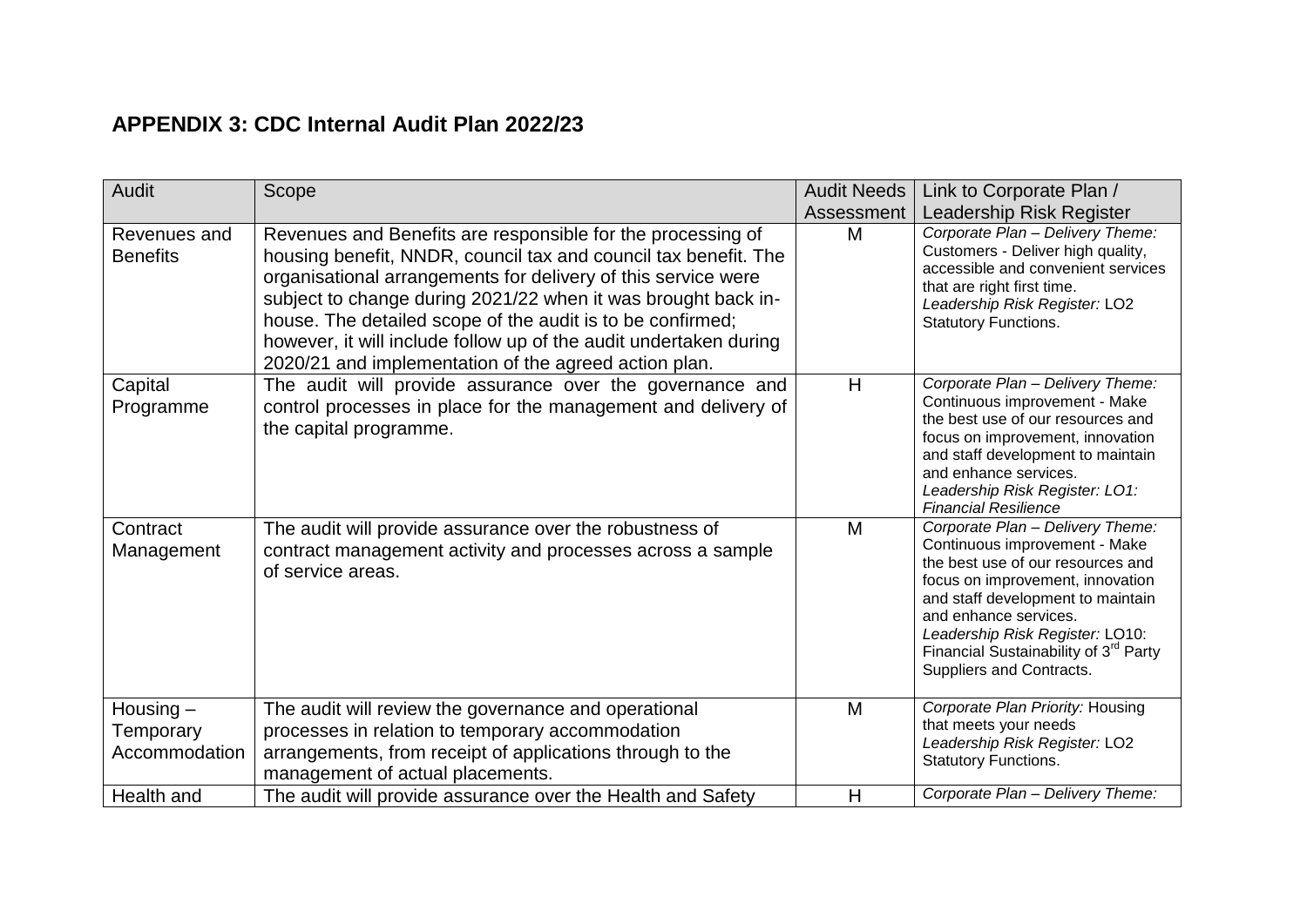| Safety                                        | arrangements in place across the council. This will include the<br>identification, management and escalation of health and safety<br>risks.                                                                                                                                                                                                                                                                    |           | Continuous improvement - Make<br>the best use of our resources and<br>focus on improvement, innovation<br>and staff development to maintain<br>and enhance services.<br>Leadership Risk Register: LO6<br>Health and Safety.                                               |
|-----------------------------------------------|----------------------------------------------------------------------------------------------------------------------------------------------------------------------------------------------------------------------------------------------------------------------------------------------------------------------------------------------------------------------------------------------------------------|-----------|---------------------------------------------------------------------------------------------------------------------------------------------------------------------------------------------------------------------------------------------------------------------------|
| <b>IT Disaster</b><br>Recovery                | The audit will provide assurance that plans are in place to<br>recover IT systems and services, within agreed timescales,<br>following a major incident.                                                                                                                                                                                                                                                       | M         | Corporate Plan - Delivery Theme:<br>Continuous improvement - Make<br>the best use of our resources and<br>focus on improvement, innovation<br>and staff development to maintain<br>and enhance services.<br>Leadership Risk Register: LO4:<br><b>Business Continuity.</b> |
| <b>IT Cyber</b><br>Security $-$<br>Ransomware | Ransomware remains a significant cyber threat to<br>organisations. The audit will review and assess the<br>effectiveness of user awareness campaigns and IT technical<br>controls used to protect against ransomware threats.                                                                                                                                                                                  | H         | Corporate Plan - Delivery Theme:<br>Continuous improvement - Make<br>the best use of our resources and<br>focus on improvement, innovation<br>and staff development to maintain<br>and enhance services.<br>Leadership Risk Register: LO7:<br>Cyber Security.             |
| <b>IT Infrastructure</b><br>Management        | The infrastructure is being moved from the joint data centre<br>with South Northants Council into the Microsoft Azure cloud.<br>The audit will review whether the network infrastructure is<br>effectively managed and monitored, including the deployment<br>and utilisation of the relevant tools. (this audit was deferred at<br>the request of the service from gtr 4 of the 21/22 internal audit<br>plan) | M         | Corporate Plan - Delivery Theme:<br>Continuous improvement - Make<br>the best use of our resources and<br>focus on improvement, innovation<br>and staff development to maintain<br>and enhance services.                                                                  |
|                                               |                                                                                                                                                                                                                                                                                                                                                                                                                |           |                                                                                                                                                                                                                                                                           |
| Grant<br>Certification                        | There are several requests made throughout the year for Chief<br>Internal Auditor sign off, of grant certifications. For 22/23 these<br>include:<br>• Disabled Facilities Grant                                                                                                                                                                                                                                | Mandatory | Chief Internal Auditor sign off-<br>requirement of grant claim<br>conditions.                                                                                                                                                                                             |